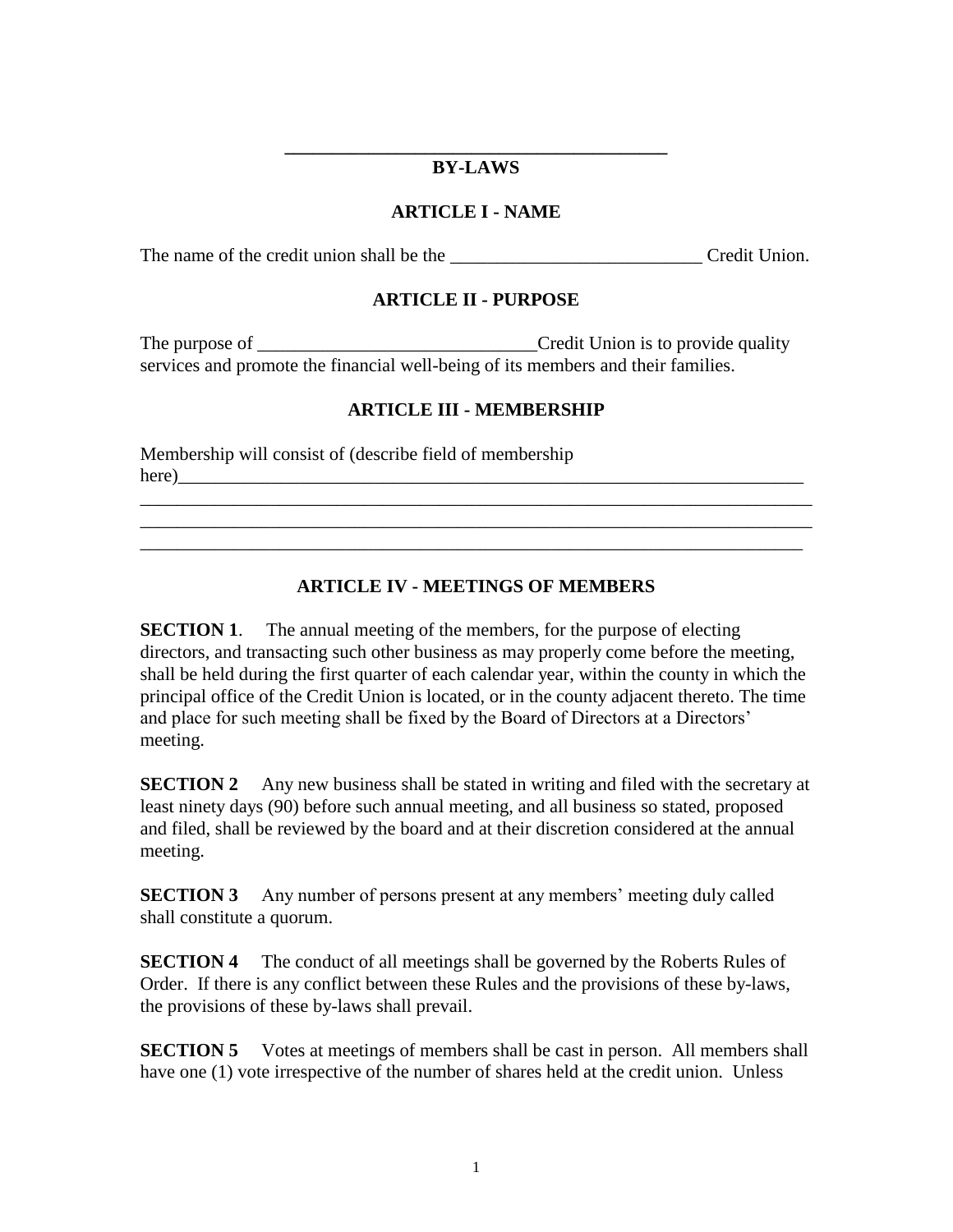otherwise provided in applicable provisions of the Banking Law or in these Bylaws, a vote of the majority of members present at a meeting shall be the act of the corporation.

**SECTION 6** Special meetings of the members shall be called upon the order of the Board of Directors, or the Supervisory Committee, or upon the written request of ten percent (10%) of the members, over the age of 18, of the Credit Union, and may be held at any location permitted for the annual meeting. A special meeting shall be called by the Chairman of the Board within ninety (90) days of the receipt of a written request of ten percent (10%) of the members over the age of 18. Notice of such special meetings shall be as provided in these bylaws. No business, other than that specified in the notice of the meeting shall be transacted at a special meeting.

**SECTION 7** Notice of the time and place of any members' meeting shall be kept posted in a conspicuous place in all offices of this Credit Union where it may be read by the members, at least fourteen (14) days prior to such meeting. In addition, said Notice shall be made known to the members in such other manner as, in the discretion of the Board of Directors, shall provide the members with adequate notice.

**SECTION 8** The order of business at the annual meeting of the members shall be as follows:

- Ascertainment that a quorum is present.
- Reading and approval (or correction) of the minutes of the previous meeting.
- Report of the Chairman.
- Report of the Chief Executive Officer
- Report of the Supervisory Committee.
- Unfinished business.
- New business other than elections.
- Election of members of the Board of Directors.
- Adjournment.

The members assembled at any annual meeting may amend the above order upon a vote of the members present at the meeting.

**SECTION 9.** The Board of Directors, at least 120 days prior to the annual meeting shall appoint a nominating committee of three (3) members. Such committee shall make nominations for directors in writing and deliver to the secretary such written nominations at least 60 days prior to such annual meeting, which nominations shall be posted in a prominent place at the office of the Credit Union at least 14 days prior to such annual meeting. Any further nominations for directors may be made on written petition of at least 10% of the members over the age of 18 of the Credit Union, filed with the secretary at least 60 days prior to such annual meeting and posted by the secretary as above. Notice of said nominations shall be given to members as provided in Section 7 of this Article. Thereafter, no nominations shall be filed.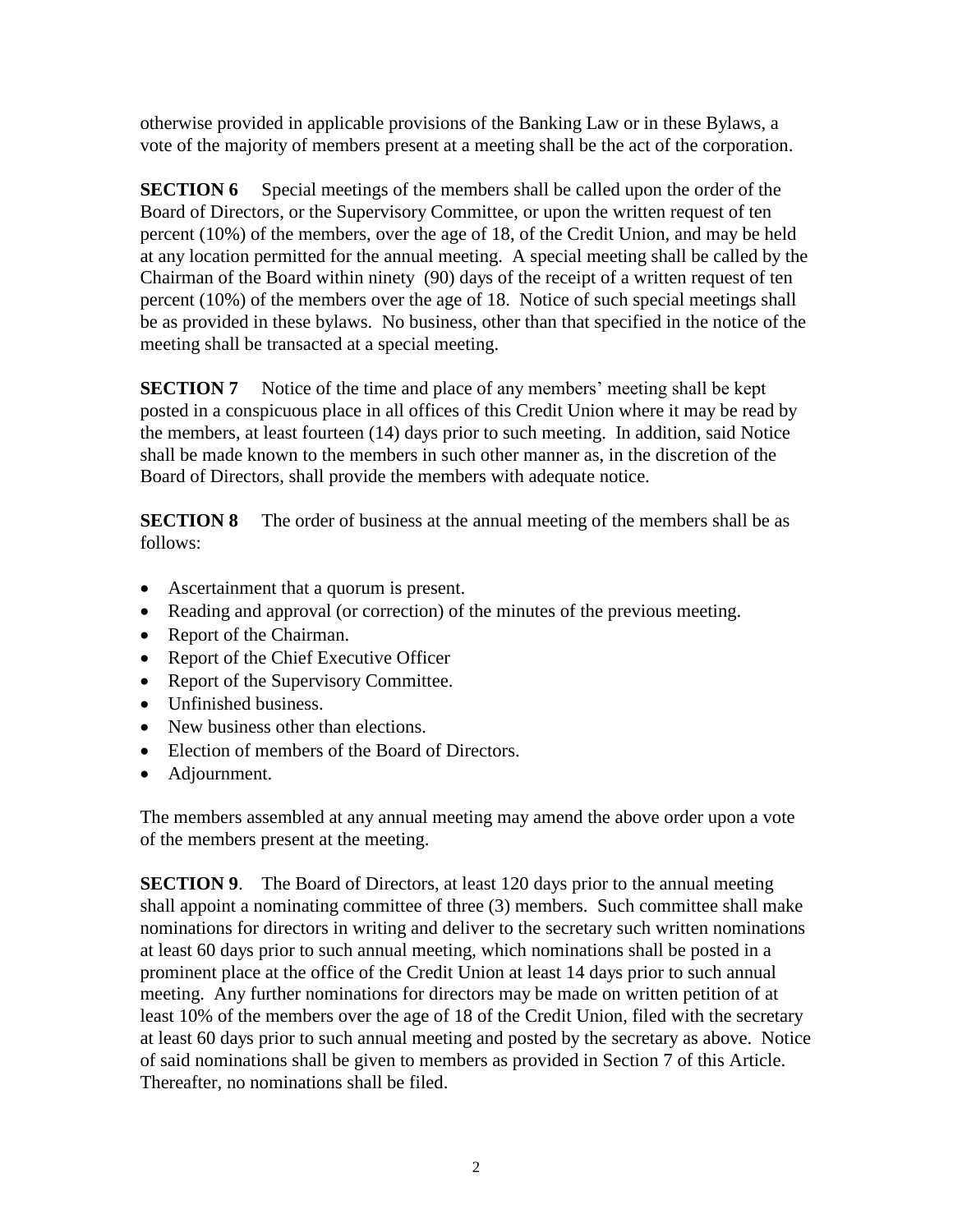To be eligible to sign a nominating petition as provided in this Article, a person must have been a member for at least ninety (90) days immediately preceding the date of the signing of the petition.

 No member shall be eligible for appointment to membership on the Board of Directors until (s)he has been a member for at least one (1) year at the time of the election.

**SECTION 10.** When a meeting of the members is held to elect Board members and the number of candidates seeking Board membership is greater than the number of seats available, there will be a mail ballot vote. Ballots will be mailed to all members age 18 or older and tabulated by a third party. Each shareholder shall have one vote irrespective of the number of shares which he holds. Proxy votes are prohibited.

#### **ARTICLE V - DIRECTORS**

**SECTION 1.** The Board of Directors shall consist of 7 members, and each shall be an owner of at least one (1) share on the books of the credit union and are elected as follows:

 Directors elected at the annual meeting shall be elected for terms of 3 years unless the election is to fill a vacancy, in which event, it shall be for the period of the unexpired term. No member of the Board of Directors shall serve on the Supervisory Committee.

**SECTION 2.** A meeting of the newly elected Board of Directors shall be held after the annual meeting of the shareholders, and the Board of Directors shall elect from their number the following officials:

The Chairman of the Board who is to have the title of President. The Vice Chairman of the Board who is to have the title of First Vice President. The Financial Officer who is to have the title of Treasurer. The Recording Officer who is to have the title of Secretary.

The Board of Directors shall hire a Chief Executive Officer to be responsible for the operations of the credit union.

At the discretion of the Board of Directors, the positions of secretary and treasurer may be held by one person. The Board of Directors shall also appoint after each annual meeting, a Supervisory Committee. Supervisory Committee members appointed by the Board of Directors shall serve until the subsequent annual meeting unless removed from office by the members for cause. Vacancies on the committees shall be filled by the directors. The Board of Directors shall meet at least once in each month. At all meetings of the Board, the majority of the directors shall constitute a quorum.

**SECTION 3.** The President, or in his/her absence the ranking vice president, may call a special meeting of the Board at any time; and shall do so upon request of a majority of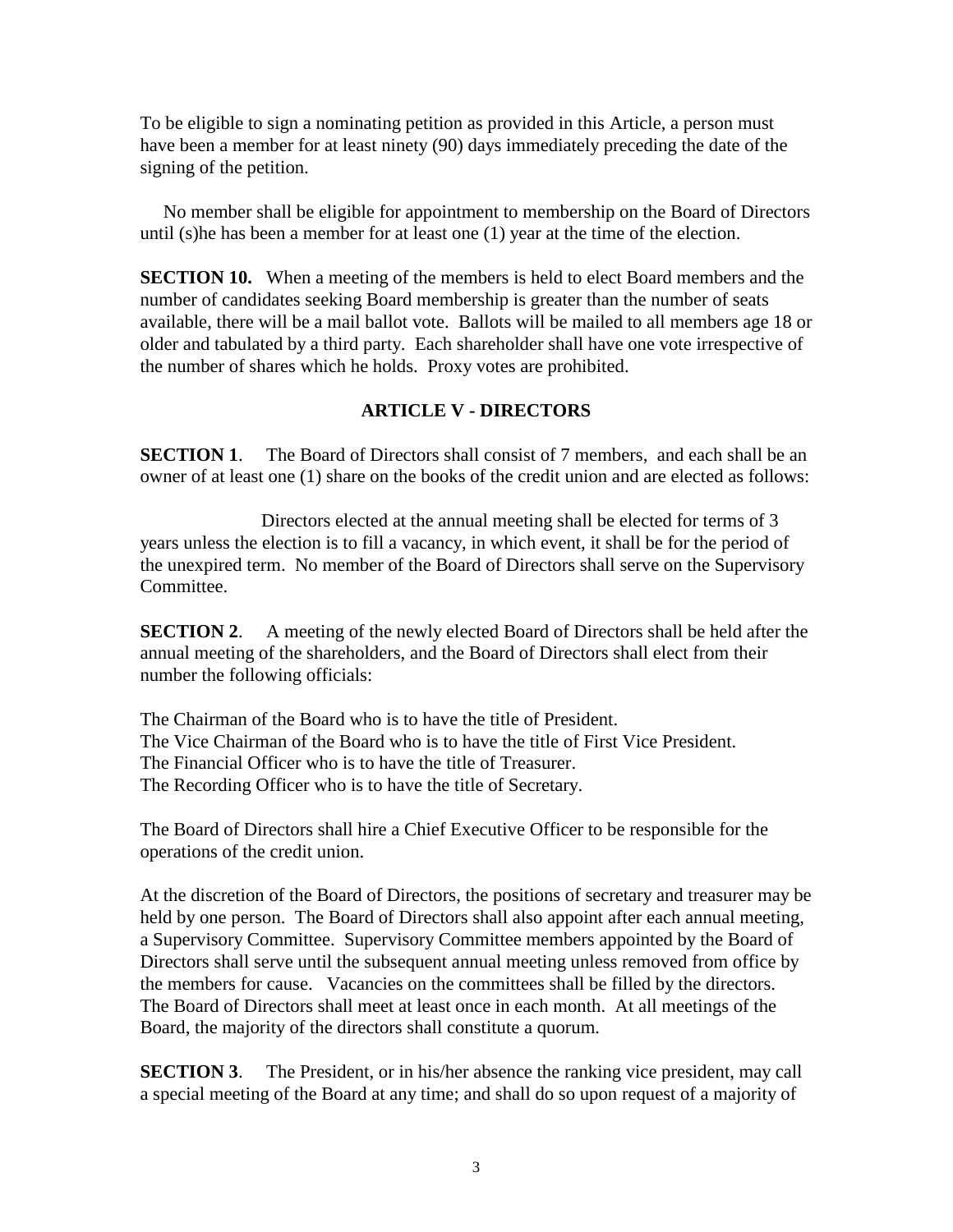the directors then holding office. The President, or in his/her absence the ranking vice president, shall fix the time and place of special meetings. Notice of all meetings shall be given in such manner as the Board may from time to time, by resolution prescribe.

**SECTION 4.** The Board of Directors shall have the general direction and control of the affairs, funds, and records of the credit union and shall be responsible for performing all the duties customarily performed by boards of directors, including those duties specifically required by law or regulation. Specific duties include, but not by way of limitation, the following:

- Directing the affairs of the Credit Union in accordance with the requirements of the New York State Banking Law, these Bylaws, directives of the Superintendent of Banks, and sound business practices.
- Establishing programs to achieve the purposed of this credit union as stated in Article II of these Bylaws.
- Fixing the maximum number and classes of shares, share drafts, and share certificates which may be held by the maximum amount which may be lent to, any member subject to any restrictions in the Article XI of the Banking Law.
- Declaring dividends to all members pursuant to Article XI of the Banking Law.
- Determining the types of loans to be granted, maximum loan amounts, maturity and repayment schedules, rates of interest to be charged, and types of collateral accepted.
- Establishing a loan collection policy and authorizing the charge-off of uncollectable loans.
- The Board of Directors shall have the power to fix the salaries or compensation of all officers and employees and to reimburse committee members for reasonable and proper costs incurred while carrying out the responsibilities of their positions in compliance with Article XI of the Banking Law and to make rules pertaining thereto.
- The Board of Directors shall from time to time, but at least annually, review the adequacy of and fix the amount of the blanket surety bond which shall be required on all officers controlling funds.
- Directing the deposit or investment of funds, except loans to members.
- A member shall have the right, upon written request, of a review by the Board of Directors of a loan application which has been denied.

**SECTION 5.** The Chief Executive Officer shall be responsible for the administration of the membership application process to ensure the guidelines as set forth in these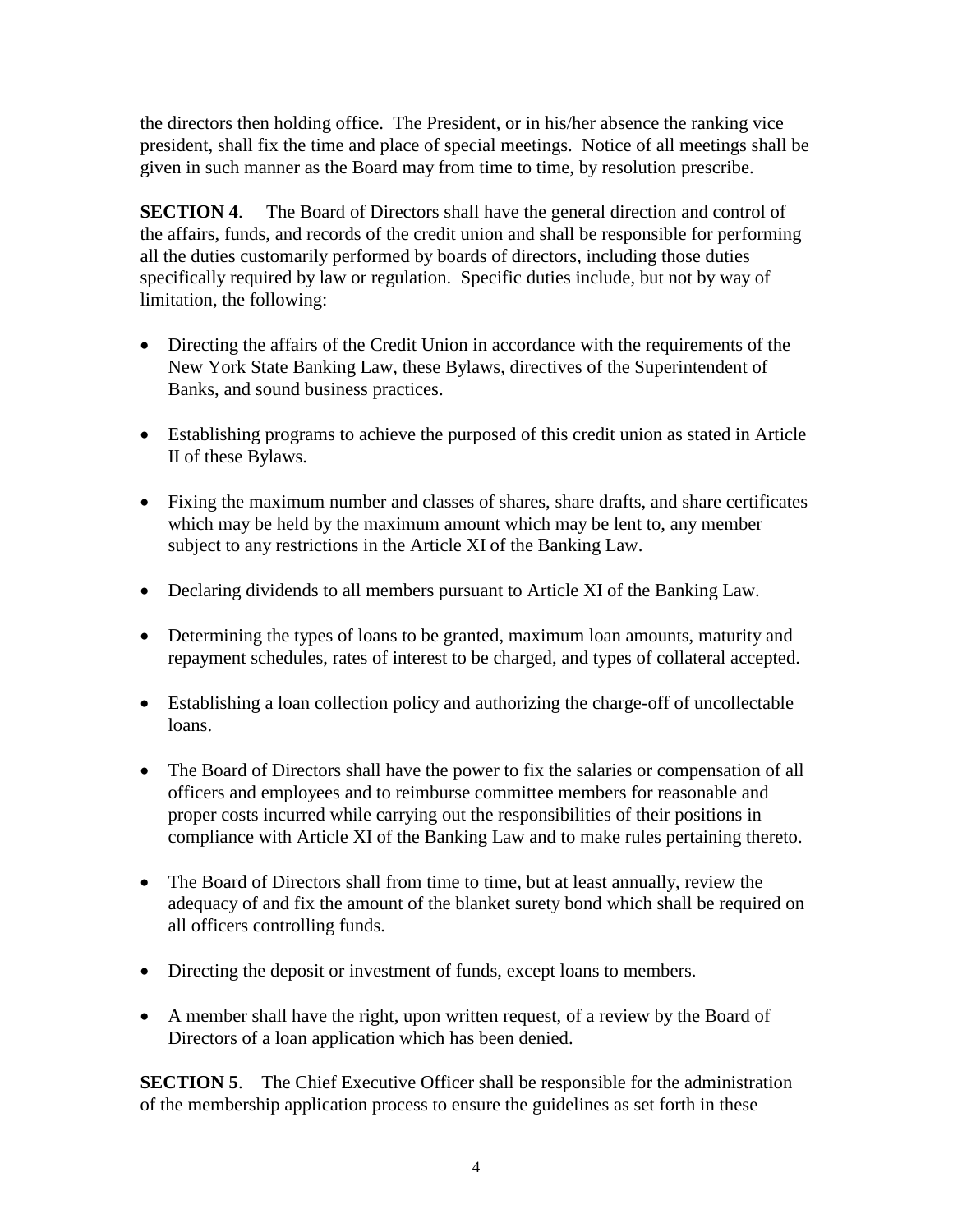bylaws are complied with. The Chief Executive Officer shall submit to the Board of Directors at each monthly meeting a summary report of approved or pending applications for membership since the previous monthly meeting, pursuant to Article XI of the Banking Law.

**SECTION 6.** Vacancies on the Board of Directors occasioned by resignations, deaths or other causes shall be filled by the Board of Directors for the period of the unexpired term.

**SECTION 7.** Any Director who, after his/her election, ceases to be the owner of at least one (1) share on the books of the credit union must cure the disqualification within thirty (30) days or thereby vacate his/her office. Such director shall not be eligible for reelection as a director for a period of one (1) year from the date of the next succeeding annual meeting.

**SECTION 8.** A majority of the number of directors (inclusive of any vacancies) shall constitute a quorum for the transaction of business at any meeting thereof.

# **ARTICLE VI OFFICERS AND THEIR DUTIES**

**SECTION 1.** The executive officers of this Credit Union shall be as defined in Article V, Section 2, of these bylaws. Unless sooner removed as herein provided, the officers shall hold office until the next meeting of the Board of Directors following the next annual meeting of members, and until the election of their respective successors.

**SECTION 2**. The duties of the President shall be to preside at meetings of the members and of the Board of Directors and to perform the usual duties connected with that office.

**SECTION 3**. The Vice President shall have and exercise all the powers, authority and duties of the President during the absence of the latter or his/her inability to act, and such other duties as the Board of Directors may, from time to time, prescribe.

**SECTION 4.** Subject to such limitations and control as may be imposed by the Board of Directors, the Chief Executive Officer shall have custody of all funds, securities, books of account, other valuable papers and other assets of this Credit Union. (S)he shall provide and maintain full and complete records of all the assets, liabilities and financial transactions of this Credit Union. (S)he shall sign all checks, drafts and notes drawn by the Credit Union, provided, however, that the Board may by resolution, designate other authorized signatories on all checks, drafts, notes or written instrument drawn by the Credit Union.

 A copy of any report required by the Superintendent of Banks or of any report made by the Supervisory Committee shall be submitted by the Chief Executive Officer at the next meeting of the board following its preparation.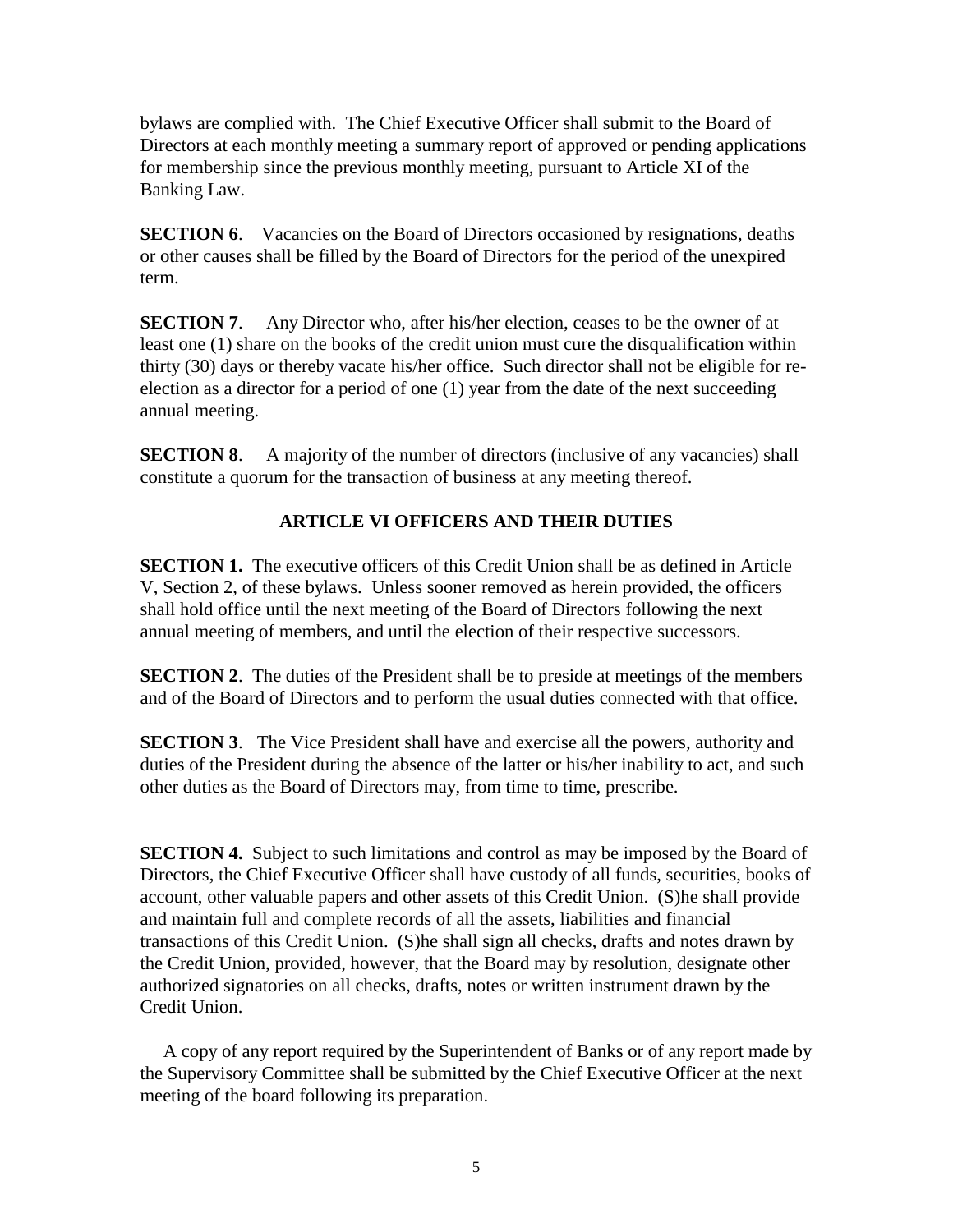The Chief Executive Officer shall perform such other duties as customarily pertain to the CEO or as (s)he may be directed to perform by resolution of the Board consistent with the New York Banking Law and regulations and these bylaws.

**SECTION 5.** One or more authorized signors may also act as Chief Executive Officer during temporary absence of the CEO or in the event of his/her temporary inability to act. Authorized signors may not hold the office of President or Vice President.

**SECTION 6.** The secretary shall keep correct records of all meetings of the members, of the Board of Directors, and of joint meetings of the directors and the Supervisory Committee. (S)he shall perform all other duties incident to his/her office.

**SECTION 7.** The Board may appoint one or more assistant secretaries, none of whom may also hold office as President, Vice President, or Treasurer, and may authorize them under direction of the Secretary to perform any of the duties devolving on the Secretary.

**SECTION 8**. The Treasurer shall ensure the financial reports are completed in accordance with the by-laws and that the financial reports are posted for the membership pursuant to Article XI of the Banking Law.

### **ARTICLE VII – SUPERVISORY COMMITTEE**

**SECTION 1.** The Supervisory Committee shall consist of 3 or more members, appointed by the Board of Directors, as provided for in Article V, Section 2 of these Bylaws and each shall be an owner of at least one (1) share on the books of the credit union. The Supervisory Committee shall meet at least once every 6 months to audit the books of this Credit Union, make reports of same to the members, and shall perform such other duties as are prescribed in the Banking Law.

**SECTION 2.** The Supervisory Committee shall verify or cause to be verified, under controlled conditions, the Members accounts with the records of the Treasurer not less frequently than once every two (2) years.

**SECTION 3**. The Supervisory Committee shall, at frequent intervals, inspect the securities, cash and accounts of the credit union and make annual reports of the same to members. They shall review the acts of the Board of Directors and the other officers as often as may be necessary.

**SECTION 4.** The Supervisory Committee shall also make such reports to the Superintendent of Banks as are required by the New York Banking Law and as directed by said Superintendent. The Supervisory Committee shall also act in conformity with any and all laws, and regulations governing the affairs of this Credit Union.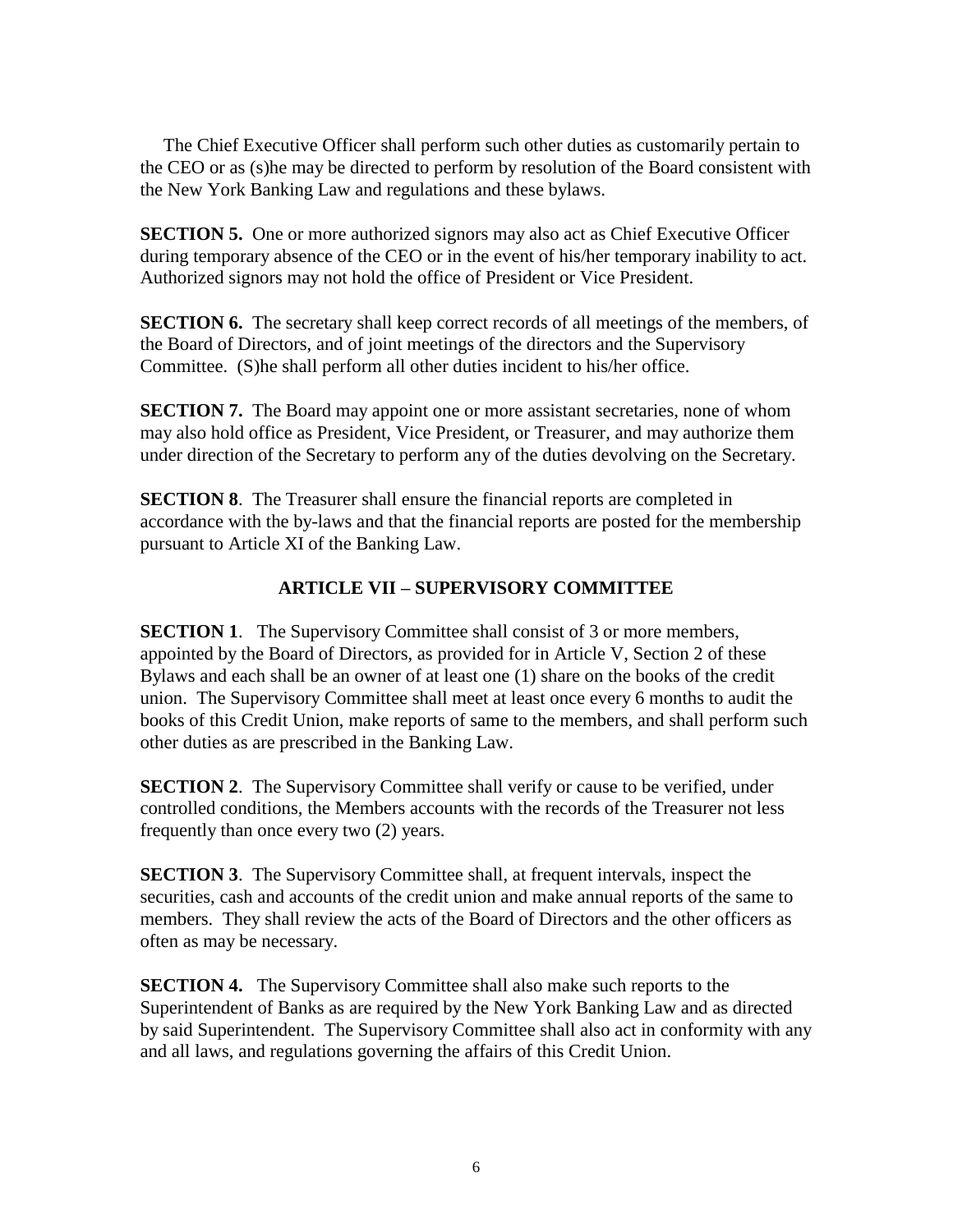**SECTION 5.** The Supervisory Committee shall make or cause to be made an annual audit in conformity with the statutory requirements set forth in Article XI of the New York Banking Law; shall make or cause to be made such supplementary audits as it deems necessary or as may be ordered by the Superintendent of Banks.

**SECTION 6**. The minutes, work papers and schedules, and reports required of the Supervisory Committee, shall be filed and preserved with the records of the credit union.

**SECTION 7**. Any committee member who ceases to be the owner of at least one (1) share on the books of the credit union must cure the disqualification within thirty (30) days or thereby vacate his/her office.

**SECTION 8.** Supervisory Committee members will be appointed by a majority of the Board of Directors annually.

# **ARTICLE VIII - CAPITAL**

**SECTION 1**. The capital of this Credit Union shall consist of the payments and dividends credited to shareholders of their shares.

# **ARTICLE IX - SHARES**

**SECTION 1.** The number of shares which may be issued by the credit union shall be unlimited.

**SECTION 2.** The par value of shares is \$5.00.

**SECTION 3.** Share may be paid for in full at the time of subscription or in regular weekly or monthly installments.

**SECTION 4.** Whenever payments made by a member upon installment shares shall equal the par value of a share, (s)he shall become the owner of a fully paid share, and be eligible to apply for all the benefits of membership.

**SECTION 5**. Every member shall, at the time of his/her admission to membership affix his/her signature to a signature card which shall state the date of his/her admission and his/her address. A member, other than an individual, shall cause a duly authorized official to sign the signature card. This card shall be preserved among the records of the credit union for a period of at least six (6) years from the date of the closing or escheatage of the account.

**SECTION 6.** Shares may be transferred to any person eligible for membership, subject to the approval of the Board of Directors. No transfer shall be permitted if the transferor is indebted to the credit union.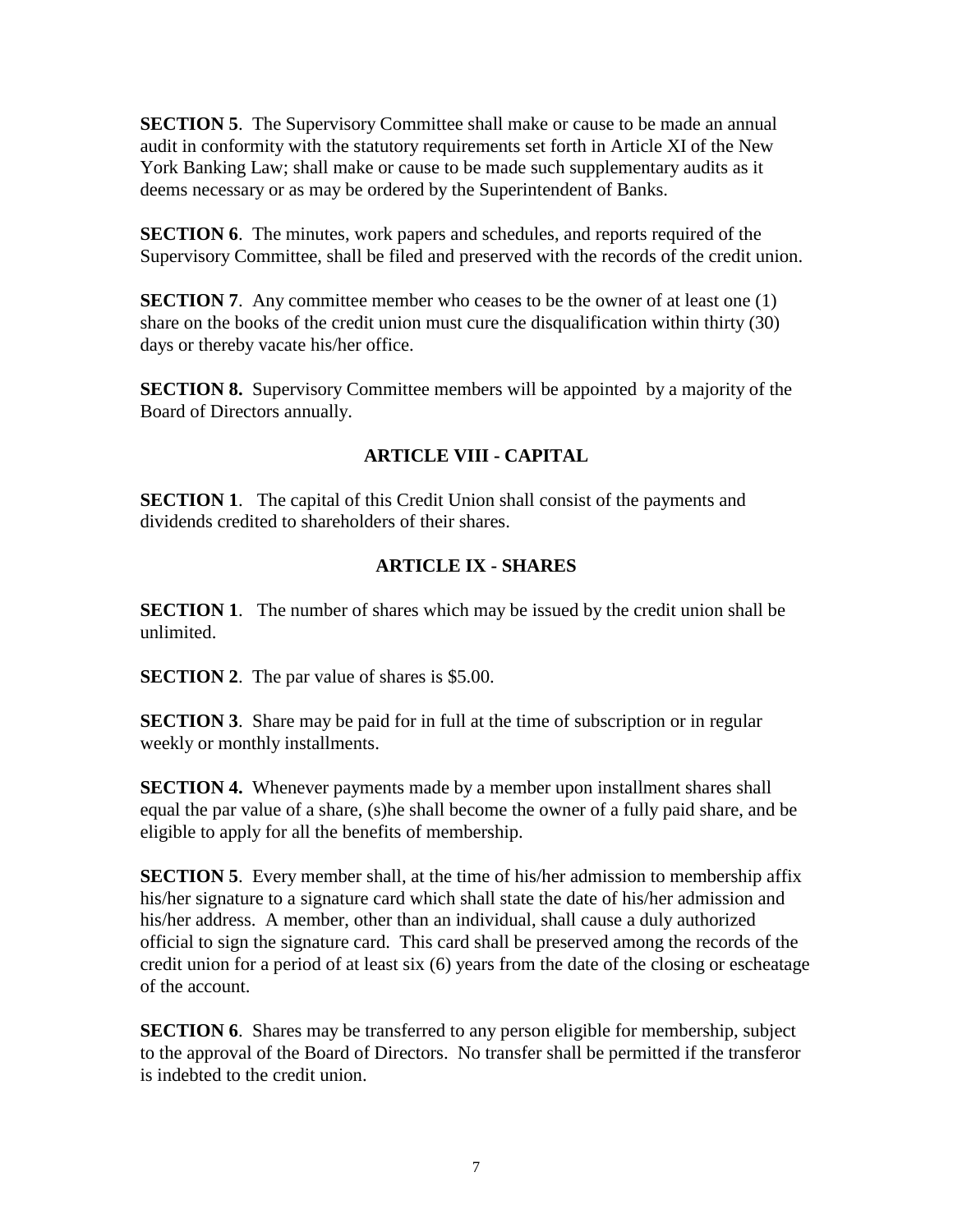**SECTION 7.** The money credited on shares may be withdrawn at any time by written instrument executed by the withdrawing member in such form as the Board may prescribe; but the Board of Directors may require a member at any time to give fourteen (14) days notice in writing of his/her intention to withdraw the whole or any part of the amount paid in by him/her on account of shares. The credit union shall notify the Superintendent of Banks the same day that such withdrawal notice requirement is put into effect. In the event funds are not available to meet the requests, such withdrawals shall be honored as funds become available in the order in which the notices were filed.

**SECTION 8.** No officer, director, attorney, accountant, committee member, clerk, or agent, of this Credit Union shall, as an individual, discount or directly or indirectly purchase from another member a share in this credit union.

**SECTION 9.** The credit union may impose a lien on the shares and certificates of any member and upon the dividends and interest payable thereon for and to the extent of any loans made to him/her, or, any dues and fines payable by him/her.

### **ARTICLE X - WITHDRAWAL**

**SECTION 1.** A member desiring to withdraw from the credit union may be requested to file a written notice of his/her intention to withdraw.

**SECTION 2.** A member who fails to complete payment of one share within six (6) months of his/her admission to membership, or within six (6) months from an increase in the par value of shares, or a member who reduces his/her share balance below the par value of one share and does not increase the balance to at least the par value of one share within six (6) months of the reduction will be considered to have withdrawn from membership in the credit union.

### **ARTICLE XI - EXPULSION**

**SECTION 1.** The Board of Directors may expel any member who has not carried out his/her obligations to the credit union, or who has been convicted of a criminal offense or who neglects or refuses to comply with the provisions of credit union statutes or of these Bylaws, or who habitually neglects to pay his/her debts, or who becomes insolvent or bankrupt. The Board, by majority vote, at any meeting, may expel a member whose actions are considered to be contrary to the best interests of the credit union or its members, but no member shall be expelled until (s)he has been informed, in writing, of the charges against him/her and has had opportunity to be heard. In the event of the expulsion of a member for any cause such expelled member shall be deemed a withdrawing member, as regards the conditions hereinabove provided for the redemption of shares. Any member who withdraws or is expelled, shall not be relieved thereby of any remaining liability to the credit union.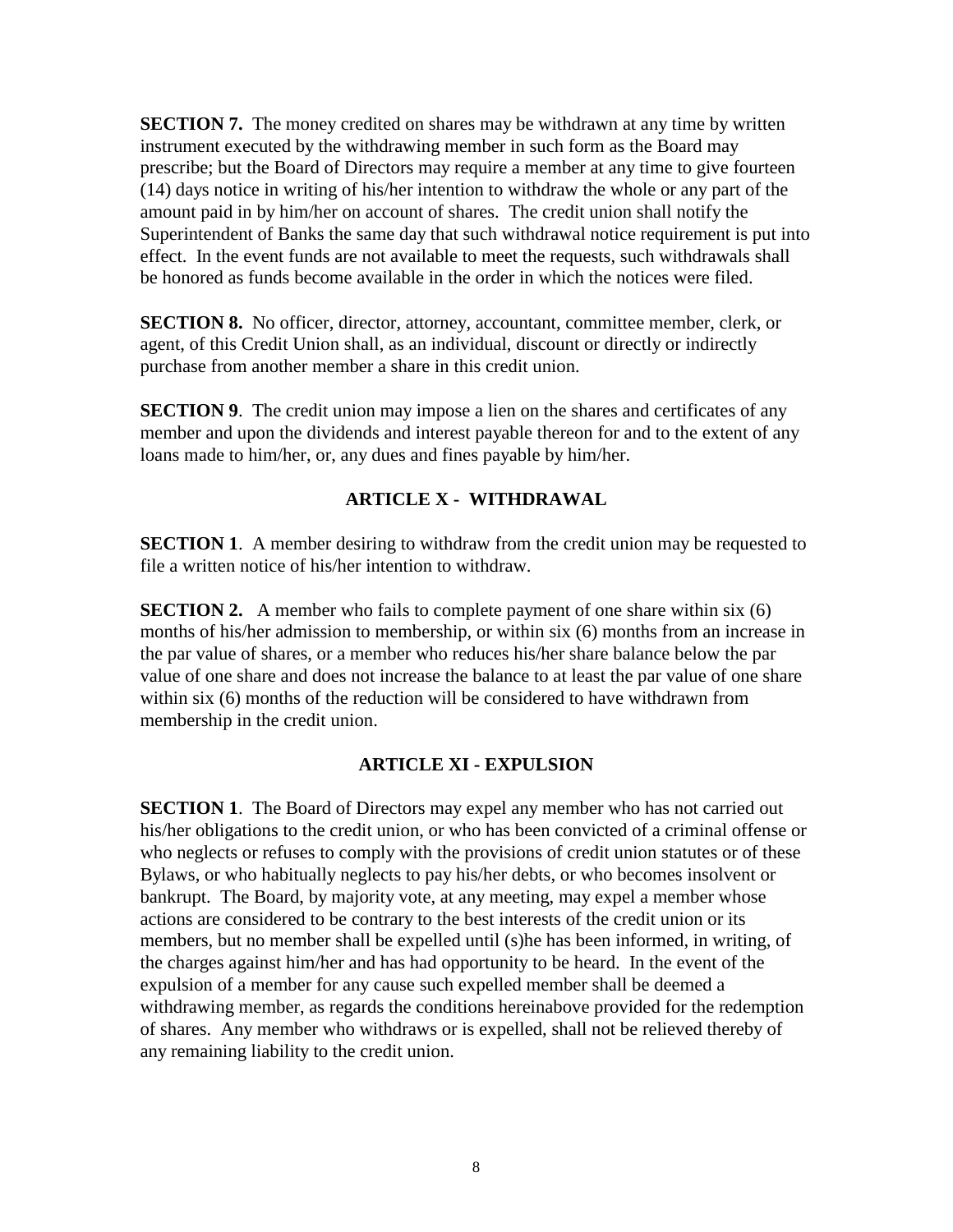#### **ARTICLE XII - FINES**

**SECTION 1.** Any borrower who is delinquent in making a required payment on a loan may be charged a late fee. Such late fees shall be collectible from comakers, endorsers, guarantors, and sureties, if not paid by the borrower. The Board of Directors will assess late fees and review the fee schedule as appropriate..

#### **ARTICLE XIII – POWER TO BORROW**

**SECTION 1.** This Credit Union may borrow money in such amount and in such manner as is permitted by the Banking Law.

#### **ARTICLE XIV- DIVIDENDS**

**SECTION 1**. Dividends may be declared by a majority of the Board of Directors in the manner prescribed in Article XI of the New York Banking Law and may be paid for any period and on any basis authorized by the applicable provisions of the New York Banking Law.

#### **ARTICLE XV- INVESTMENT OF FUNDS**

**SECTION 1.** The capital, surplus account, reserve for bad debts, undivided profits, and all other funds of this Credit Union, shall be invested as ordered by the Board of Directors within the limitations of the Banking Law.

### **ARTICLE XVI - LOANS**

**SECTION 1.** The Loan Officers shall act on applications for loans from members pursuant to the policies and standards set by the Board of Directors.

**SECTION 2.** Notwithstanding the above, the Board of Directors has the authority to impose any additional credit consideration deemed necessary and/or appropriate to enable the credit union to adequately and prudently carry out its lending function.

**SECTION 3.** Applications for extensions of credit except for those made for a revolving credit line, shall state the purpose for which the money is to be borrowed and when an individual acts as guarantor on a note, that no consideration has passed or will pass from the borrower to the guarantor for his/her guarantee.

**SECTION 4.** No officer, director, committee member or employee of the credit union, shall borrow from the credit union either directly or indirectly, or become a comaker, endorser, surety, or guarantor, for any loan from this Credit Union, except as permitted in